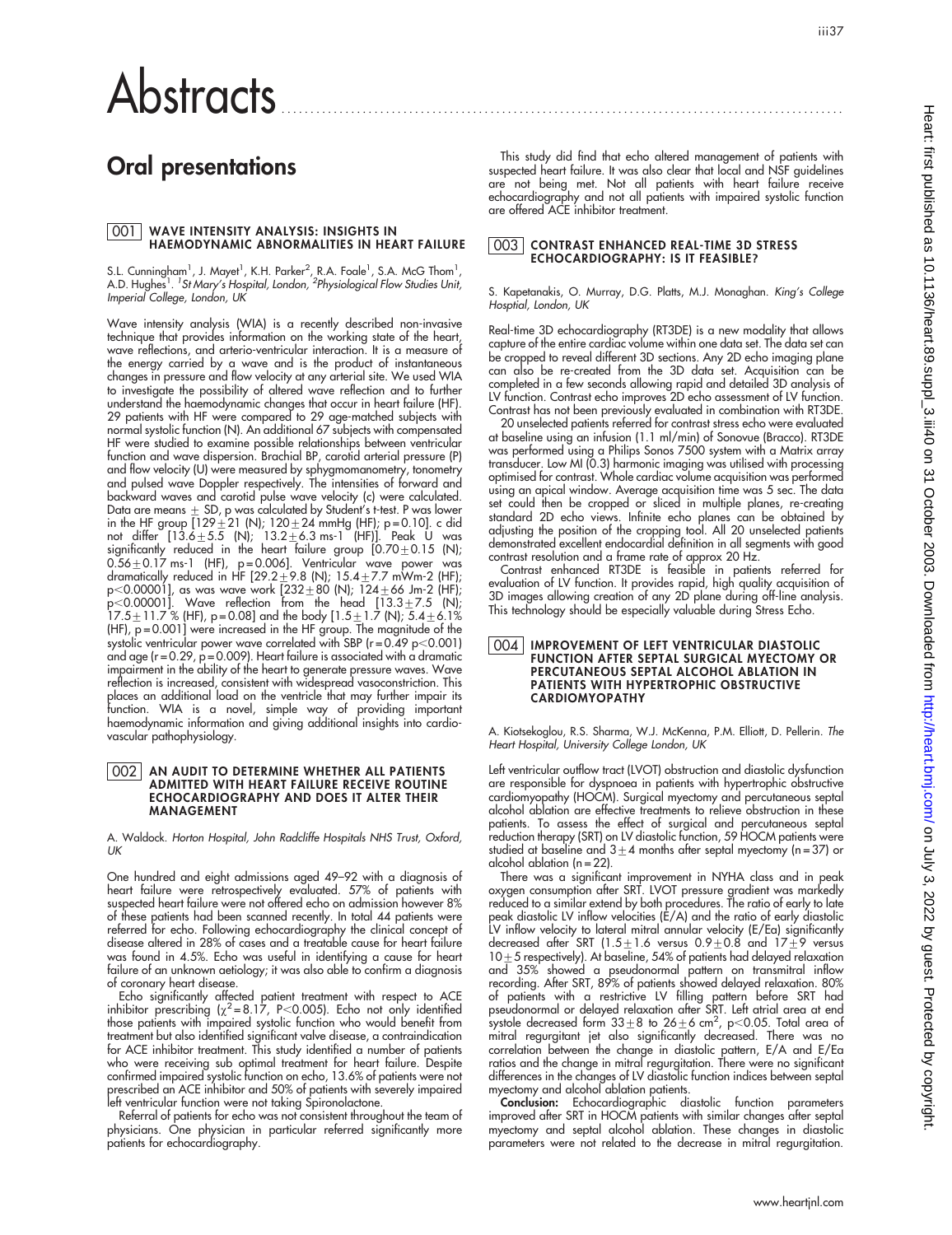Improvement in LV relaxation and decrease in LA pressure after SRT may

#### 005 DOBUTAMINE-INDUCED HAEMODYNAMIC CHANGES ASSESSED BY ECHO: IMPLICATIONS FOR INOTROPE DOSING

contribute to the clinical amelioration of the patients.

G. McCann, A. Allen, J. McAdam, A. McCullough, J. Davies, D. Chin. Cardiorespiratory Directorate, University Hospitals of Leicester NHS Trust, Leicester, UK

**Background:** Beta-adrenoceptor agonists are used in patients with severe heart failure. They increase contractility and heart rate and therefore forward cardiac output (CO). However, published data suggest that patient mortality is increased by these drugs. We hypothesize that higher drug doses reduce stroke volume (SV) by shortening diastolic filling times and decreasing end-diastolic volume, contributing to this outcome.

Methods: 92 (Gp A) and 69 (Gp B) patients with normal and ischaemic Dobutamine stress echocardiograms were assessed. Dobutamine was intused at 10 µg/kg/min increments+/-atropine to achieve >85% maximum predicted heart rate. Left ventricular wall motion score index (LV-WMSI) was calculated using the 16-segment/4 grade wall motion model. SV and CO were obtained from LV outflow tract and ECG data. Digitised data from an Enconcert (Philips) archive were analysed offline. Exclusions = atrial fibrillation, mitral regurgitation or obstructive LVOT gradients. Statistical significance =  $p$  < 0.05\*

Results: There was no significant difference in heart rates. Dobutamine induces a biphasic change in SV, with SV falling at higher doses in both groups, but to greater extent in ischaemia.

| Dobutamine stage     | <b>Baseline</b> | Low dose       | Peak           |
|----------------------|-----------------|----------------|----------------|
| $A - CO$ ( $I/min$ ) | $4.9 + 1.2$     | $7.4 + 2.1$    | $10.5 + 3.2$   |
| $B - CO$             | $4.8 + 1.4$     | $6.7 + 2.3$    | $8.7 + 3.3*$   |
| $A - SV$ (ml)        | $68 + 15$       | $78 + 19$      | $72 + 21$      |
| $B - SV$             | $66 + 20$       | $72 + 23$      | $60 + 23*$     |
| $A - WMSI$           | $1.03 + 0.13$   | $1.01 + 0.02$  | $1.00 + 0.02$  |
| $B - WMSI$           | $1.80 + 0.45*$  | $1.66 + 0.43*$ | $1.87 + 0.45*$ |

Conclusions: Maximal forward SV occurs at lower inotrope doses in normal and abnormal hearts. Beyond this SV, any rise in CO becomes rate-dependent, with metabolic implications for the ischaemic heart. Inappropriate dosing can therefore be detrimental and dose optimisation may be helped by echo.

#### 006 THE INFLUENCE OF MECHANICAL DISPERSION ON GLOBAL SYSTOLIC VELOCITY DURING BIVENTRICULAR PACING

R.E. Lane, A.W.C. Chow, N.S. Peters, D.W. Davies, J. Mayet. St. Mary's Hospital and Imperial College School of Medicine, London, UK

Tissue Doppler imaging (TDI) can provide a quantitative measure of both mechanical dyssynchrony and systolic performance and enables assessment of the changes observed in patients with heart failure during

biventricular pacing (BVP).<br>**Methods:** 17 patients age 72.6±12.3 years, with severe heart failure (NYHA III-IV) and LBBB (QRS  $166 \pm 23$  ms) underwent BVP. TDI from six segments across the LV at the level of the mitral valve annulus and from the RV free wall were recorded. Regional electromechanical delay was calculated as time from start of QRS to onset of systolic contraction. Intraventricular mechanical dispersion (LVd) was calculated as the time between latest and earliest sites of LV contraction. Interventricular mechanical dispersion (IVd) was calculated as the time delay between latest site of LV contraction and RV contraction. Global systolic velocity (Sg) as a measure of LV performance, was calculated as mean left ventricular (LV) systolic velocity. Measurements were made at baseline and during synchronous BVP.

Results: LVd and IVd were significantly reduced from baseline with BVP (78.1 $\pm$ 51.0 v 42.3 $\pm$ 25.3, p0.011 and 116.8 $\pm$ 48.9 v 56.6 $\pm$ 36.4, p=0.001) During synchronous BVP, Sg was found to negatively correlate with both LVd and IVd (r= $-0.54$ , p=0.004 and  $-0.54$ , p = 0.005 respectively) see graphs.

Conclusion: During BVP, maximal reductions in both IVd and LVd are needed to derive optimal LV performance. These can be quantified using TDI, and may be used as a guide for optimising therapy.



## 007 FEASIBILITY OF A NEW, COMPUTER BASED ASSESSMENT OF MYOCARDIAL PERFUSION WITH CONTRAST ECHOCARDIOGRAPHY

N. Giatrakos<sup>1</sup>, J.X. Gao<sup>2</sup>, G.Z. Yang<sup>2</sup>, P. Nihoyannopoulos<sup>1</sup>. <sup>'</sup>NHLI, ICSM<br>Hammersmith Hospital, Cardiology dept, London, <sup>2</sup>NHLI, IC and Roya Society/Wolfson Medical Image Computing Laboratory, London, UK

Background: Myocardial Contrast Echocardiography (MCE) is a promising technique of assessing myocardial perfusion in patients with Coronary Artery Disease (CAD). Currently, quantitative assessment is performed by manually selecting regions of interest (ROI). We have specially developed a new software, Echofit, that automatically analyses and colour codes the redistribution of contrast bubbles after high impulse destruction.

Methods: Twenty patients with suspected CAD that were referred to our department for stress echocardiogram were studied, 13 men and 7 women, mean age 64 $\pm$ 14. All patients underwent coronary angiography. A standard dipyridamole stress test (0.142 mg/kg/min for 4 min) was pertormed and continuous intusion ot Sonazoid® (NC100100) was administered for MCE. We used the HDI 5000 (Philips Medical Systems) with Pulse Inversion and Real Time Perfusion Imaging (RTPI) with low mechanical index (MI) for imaging and high MI for destruction. The 3 standard apical views were digitally acquired and stored, at rest and peak stress. Twelve ROI were evaluated using dedicated standardised commercially available software (Q-lab, Philips Medical Systems), and the alpha and beta values were calculated. The results were compared with the coefficient patterns derived from Echofit which models the behaviour of the myocardial tissues in terms of the micro-bubble intensities over time as alpha(1-exp(-beta\*t)), where t is time. Marquardt-Levenberg optimisation method was used to minimise the overall residual error between the optimised and the original intensity curve, resulting in the measurement of alpha and beta. These alpha and beta coefficients at of all image pixels are displayed in a final colour-coded image: the alpha pattern, and the slope pattern with the slope being slope = alpha\*beta.

Results: Areas of abnormal perfusion were characterised visually and by the slope and the alpha. Altogether, 180 ROI were studied with both techniques. Overall concordance between the two methods for all regions was 98% for normal versus abnormal myocardial perfusion. Using Echofit areas of subendocardial hypoperfusion were easier identified and studied further. In two patients subendocardial perfusion of the mid septum was noted using Echofit and angiography confirmed 70–80% RCA stenosis.

Conclusion: This new software offers an objective and easy offline assessment of regional myocardial perfusion in patients with CAD using MCE. Additionally, subendocardial hypoperfusion was easily detected.

#### 008 IN CLINICAL PRACTICE TRANSOESOPHAGEAL ECHOCARDIOGRAPHY USUALLY FAILS TO DETECT LARGE PERSISTENT FORAMEN OVALE

P.T. Wilmshurst<sup>1</sup>, M.J. Pearson<sup>1</sup>, K.P. Walsh<sup>2</sup>, W.L. Morrison<sup>3</sup>. <sup>1</sup>Roya.<br>*Shrewsbury Hospital, <sup>2</sup>Our Lady's Hospital for Sick Children, Dublin,*<br><sup>3</sup>Cardiothoracic Centre, Liverpool, UK

A large persistent foramen ovale (PFO) is a mechanism for paradoxical thromboembolism and decompression illness. Transoesophageal echocardiography (TOE) is the gold standard for detecting a PFO. We have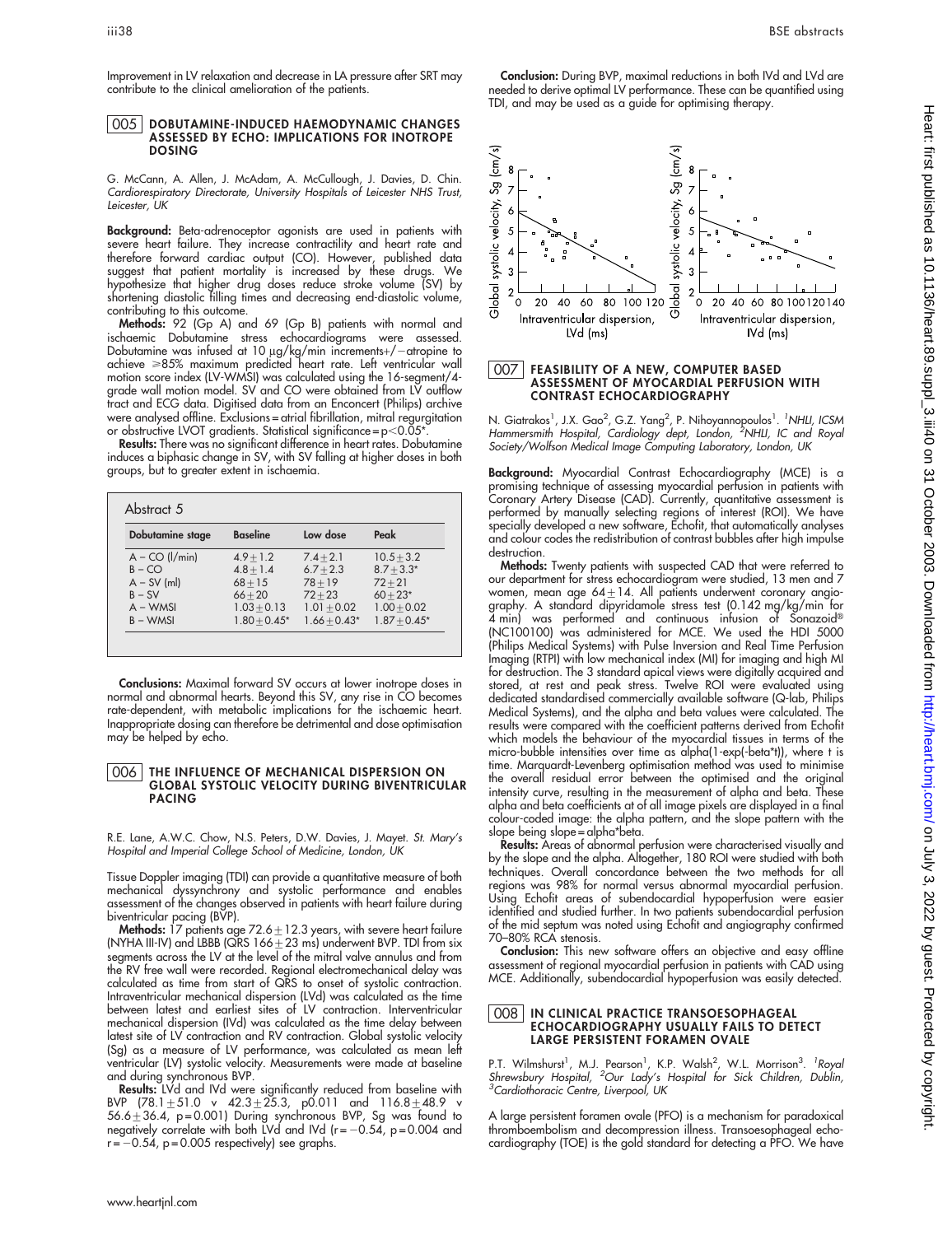closed over 120 PFOs in divers who have had shunt-related decompression illness and many cases of paradoxical thromboembolism. In each case the PFO was demonstrated by transthoracic contrast echocardiography. Most were referred for a closure procedure without TOE. 18 divers with a history of shunt-related decompression illness and 2 patients who had stroke as a result of paradoxical embolism had TOE performed at 15 regional cardiology centres in the United Kingdom. The TOEs were by experts. The TOE operators were aware of the results of transthoracic contrast echocardiograms in 18 cases. Cardiac catheterisation was performed in all cases. TOE failed to detect 14 of 20 (70%) clinically relevant PFOs that were detected by transthoracic contrast echocardiography and confirmed by cardiac catheterisation. The PFOs were 7–16 mm diameter (mean 10.6 mm). TOE provided an accurate estimate of PFO size in only 1 of 20 cases. TOE after transcatheter closure failed to detect a large residual shunt in the two patients with a residual shunt. TOE is not an accurate method of detecting a PFO.

#### 009 VASCULAR ALTERATIONS IN AORTIC STENOSIS

R. Rajani, H. Rimington, P. Chowienczyk, J.B. Chambers. Valve Study Group, St Thomas' Hospital, London, UK

Background: The presence of symptoms is incompletely related to the grade of aortic stenosis and to LV function. It is possible that aortic physiology contributes.

**Aims:** To determine whether changes occur in aortic/ peripheral vascular haemodynamics in patients with aortic stenosis.

Methods: 36 consecutive asymptomatic patients and 8 with symptoms (Sx), with a mean age of 66 (range 29–82), had echocardiography, sphygmocardiography and photo-plethysmography to measure the augmentation index (AI), the subendocardial viability ratio (SEVR), the ascending aortic systolic and diastolic blood pressure (CSP and CDP), pulse wave velocity (PWV) (aortic compliance) and also peripheral artery tone (RI).

Results: The AI and the PWV were directly related to the grade of AS and the PWV decreased in symptomatic patients. The ascending aortic blood pressure and the SEVR also fell with symptoms.

|                 | Mild | Moderate   | <b>Severe</b> | $S_{\bf X}$ | P value |
|-----------------|------|------------|---------------|-------------|---------|
| $EOA$ $cm2$     | >1   | $0.75 - 1$ | < 0.75        | < 0.75      |         |
| N               | 14   | 15         | 7             | 8           |         |
| $V$ max m/s     | 3.1  | 3.9        | 4.2           | 4.9         |         |
| Ai (%)          | 90   | 94         | 112           | 116         | 0.003   |
| CSP(mmHg)       | 117  | 130        | 140           | 122         | 0.049   |
| CDP(mmHg)       | 74   | 79         | 87            | 76          | 0.06    |
| <b>SEVR (%)</b> | 157  | 149        | 141           | 111         | 0.18    |
| $PWV$ (m/s)     | 9.3  | 10.4       | 12.3          | 9.5         | 0.02    |
| RI(%)           | 77   | 66         | 76            | 54          | 0.047   |

**Conclusions:** Peripheral arterial physiology is related to the grade of aortic stenosis and the presence of symptoms.

#### 010 A NEW PROTOCOL FOR LOW POWER CONTRAST IMAGING IN DOBUTAMINE STRESS ECHOCARDIOGRAPHY: PRELIMINARY CLINICAL RESULTS

#### H. Thibault, J. Timperley, H. Becher. John Radcliffe Hospital, Oxford, UK

Real-time low power imaging has been introduced for myocardial contrast echocardiography. This technique has also been proven to be useful for improved endocardial border definition. It is unknown whether this technique is feasible and useful in Dobutamine stress echocardiography (DSE).

Objective: to test the feasibility of a new protocol for assessment of LV function using power modulation during DSE.

**Methods:** 89 consecutive patients referred for DSE underwent the established protocol for DSE using tissue harmonic imaging. After acquisition of the peak stress loops, contrast echocardiography was performed using power modulation. In 45 patients 0.3 ml bolus of Optison were given, in 44 patients a continuous infusion of Sono Vue (0.8 ml/min) was started and 3 apical views were acquired. A second contrast study was performed in recovery when images at peak stress

did not show normal findings. Endocardial border definition was evaluated by 3 step visual score.

Results: Contrast injections were performed at an average heart rate of 128 bpm. All contrast studies were diagnostic. A total of 1600 segments were analysed. Endocardial border definition increased in 37% of the segments in comparison to the native images- particularly delineation of the apical segments and basal lateral and anterior segments improved.

Conclusion: power modulation is feasible in Dobutamine Contrast Echocardiography and results in significant improvement of the LV border delineation at peak stress.

#### 011 | A NEW APPROACH TO CARDIAC RESYNCHRONISATION: MULTISITE RIGHT VENTRICULAR PACING

#### R.E. Lane, J. Mayet, N.S. Peters, D.W. Davies, A.W.C. Chow. St. Mary's Hospital and Imperial College School of Medicine, London, UK

Biventricular pacing (BVP) aims to improve systolic function and symptoms in severe heart failure. Left ventricular (LV) lead problems account for the majority of complications and failures of BVP. With the use of tissue Doppler imaging (TDI), we investigated the feasibility of an entirely right-sided pacing configuration: multisite RV pacing (MRVP), as a simpler and safer alternative to BVP in providing cardiac resynchronisation.

Methods: Fourteen patients (mean age  $63 \pm 11$  years, EF < 30%, 7 with ischaemic heart disease and all with chronic heart failure and left bundle branch block) underwent temporary MRVP prior to BVP. Quadripolar catheters were positioned in the high right atrium, mid RV inferior wall and on the anterior RV septum and synchronous MRVP commenced. Pulsed wave TDI was used to measure regional electromechanical delay, from which the dispersion of mechanical contraction within the LV (LVd) and between LV and RV (IVd) were calculated. Measurements were made at baseline, during synchronous BVP and MRVP.

Results: For all parameters there were no significant difference between BVP and MRVP except for QRS duration p0.001.

| Abstract 11                                            |                                                          |                                                     |                                                       |                                                       |                                                        |
|--------------------------------------------------------|----------------------------------------------------------|-----------------------------------------------------|-------------------------------------------------------|-------------------------------------------------------|--------------------------------------------------------|
|                                                        | QRS (ms)                                                 | $EF$ (%)                                            | IVd (ms)                                              | LVd (ms)                                              | $\Sigma$ IVd+LVd                                       |
| <b>Baseline</b><br><b>BVP</b><br>P<br><b>MRVP</b><br>P | $165 + 26$<br>$161 + 27$<br>0.167<br>$189 + 21$<br>0.006 | $19 + 7$<br>$24 + 10$<br>0.114<br>$25 + 7$<br>0.061 | $87 + 41$<br>$46 + 36$<br>0.016<br>$54 + 37$<br>0.035 | $64 + 28$<br>$30 + 10$<br>0.005<br>$44 + 18$<br>0.009 | $152 + 57$<br>$76 + 42$<br>0.002<br>$98 + 45$<br>0.019 |

(p values compared to baseline).

Conclusion: MRVP significantly reduces mechanical dispersion and improves LV performance comparable with BVP. MRVP may offer an effective and simpler form of cardiac resynchronisation therapy and should be considered as an alternative for patients where BVP is not possible.

#### 012 AN AUDIT OF AN ECHOCARDIOGRAM SERVICE IN A DISTRICT GENERAL HOSPITAL

M. Townsend, D. MacIver, T. MacConnell. Musgrove Park Hospital, Taunton, UK

We carried out a retrospective, case-note based audit of all in-patient requests for echocardiography during the month of July 2002. The objective of our audit was to improve the quality of referrals for echocardiography and decrease the number of echocardiograms repeated unnecessarily thus improving the efficiency of the service, decreasing the out-patient waiting time.

The total number of requests was 83 with a mean patient age of 72yrs (excluding paediatrics). 25% of requests were for patients over the age of 80.

After submission of the request form the 24% patients had their investigation on the same day. 59% of requests were carried out within 1 day of request, with 72% within 3 days.

40% of requests originated from cardiology and 49% from general medicine. 49% of requests were for assessment of left ventricular function. Clinical information was provided on the request form in 94% of cases but only 59% posed a specific question. One quarter of the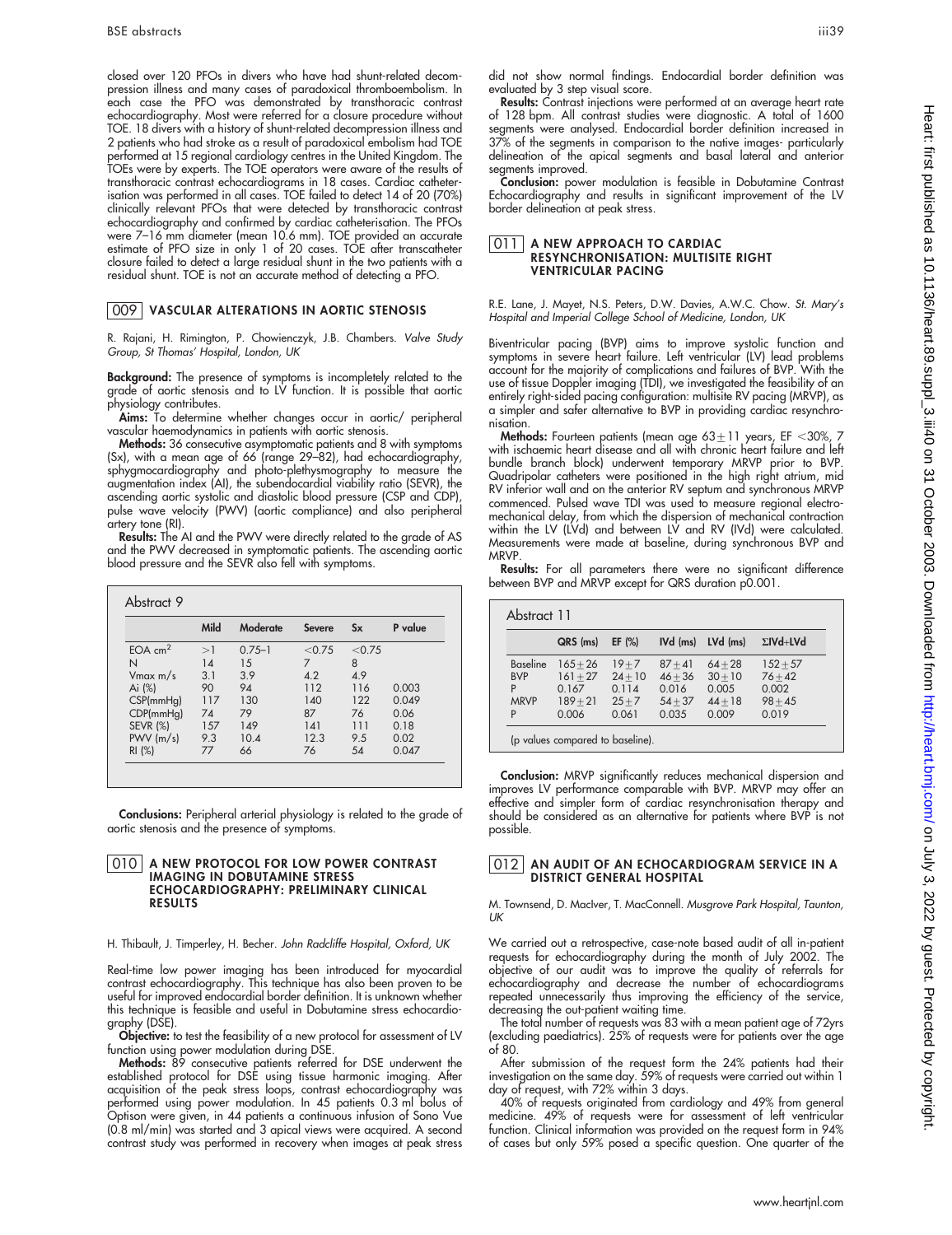patients had already had an echocardiogram in the last 2 years and a quarter of these had no obvious reason for a repeat scan.

When we reviewed the notes in a sample of the patients in the audit we found that there was no recorded recognition of an echocardiogram having been performed in 42% of cases.

In conclusion, we suggest that improved filing of results, timely access to old notes and subsequent clinical review of these notes, would decrease the number of scans repeated unnecessarily. Improved recording of the result by, for example, introduction of a stamp in the notes would lead to increased awareness that the scan had been performed. Finally, we suggest that more detailed information on the request form, with a specific question posed would enable the sonographer a more focused approach and allow for improved time management.

## Moderated poster presentations

#### 013 THE EFFECT OF TIME TO THROMBOLYSIS ON THE LV FUNCTION POST ANTERIOR MI AND THE MOST ACCURATE AND REPRODUCIBLE METHOD OF ASSESSMENT

T.A. Fox, P. Finn, N.J. Carline, K.F. Murt, J. Rees, A. Amadi. Aintree Cardiac Centre, Liverpool, UK

Background: Previous clinical trials have demonstrated that there is a reduction in mortality by thrombolytic therapy in acute MI in relation to a shorter time between onset of symptoms and treatment. This study analyses the link between time to thrombolysis and early recovery of LV function. It also assesses the most accurate and reproducible method of assessing the function itself.

Methods: 35 patients with Anterior MI but no previous cardiac history received thrombolysis. These patients had echocardiograms performed 5 days post MI. The LV function was assessed using a visual eyeballing method and the LV function graded as good or showing mild, mildmoderate, moderate, moderate-severe or severe LV dysfunction. An LV ejection fraction was then calculated 3 times per patient using the Modified Simpson's package. Thrombolysis times were compared to LV function as assessed by each method.

Results: Mean call to needle times increased with a more severe degree of LV dysfunction. Mean times were, Severe-254 mins, Moderate-Severe-122 mins, moderate-78 mins, mild-moderate-62 mins, mild-45 mins and good-42 mins. There was poor correlation between Modified Simpson's measurements and thrombolysis times.

Conclusions: LV systolic function was found to be better with a shorter time between symptoms and treatment. The patients with the poorer graded function had mostly had a lengthened call to needle time. The visual eyeballing method was found to be the most accurate and reproducible method of LV assessment, as the Modified Simpson's showed poor correlation and variability.

#### 014 CHARACTERISATION OF A NEWLY DEVELOPED ULTRASONIC CONTRAST AGENT

C.M. Moran<sup>1</sup>, J. Ross<sup>2</sup>, I. Ansell<sup>2</sup>, C. Oliver<sup>2</sup>, M. Butler<sup>1</sup>, J. Williamson<sup>1</sup>, T.<br>Anderson<sup>1</sup>, N. McDicken<sup>1</sup>, K.A.A. Fox<sup>3</sup>. <sup>7</sup>Medical Physics, <sup>2</sup>Dept. Clinicai<br>and Surgical Sciences, <sup>3</sup>Dept of Cardiovascular R Edinburgh, Edinburgh EH3 9YW, UK

**Background:** The size and composition of commercially available ultrasonic contrast microbubbles are such that when insonated at routinely used diagnostic frequencies (2–7 MHz), the bubbles resonate and strongly scatter ultrasound. Recently there has been increasing interest in imaging and manipulating these microbubbles at higher frequencies (30–40 MHz) for possible applications in targeting microbubble-encapsulated drugs to specific plaque sites in arteries and to image such sites using intravascular ultrasound. Due to commercial sensitivity re shell constituents and manufacture, targeting of specific commercial agents was not possible.

Aim: To produce an ultrasonic contrast microbubble capable of resonating at 30–40 MHz and to use such an agent for targeting specific cell-lines found in the arterial wall.

**Method:** A lipid-encapsulated nitrogen-filled microbubble was developed in-house. The agent was diluted to various concentrations using saline and blood-mimicking fluid (BMF). Using a ClearView Ultra system, an Atlantis SR intravascular probe was inserted into each solution and one frame of unprocessed ultrasonic data was acquired. The data was downloaded onto a PC. A region-of-interest (ROI) of 128 data points and 9 ultrasonic lines was chosen. Over these ROIs, mean backscatter

power was calculated and referenced to data collected from a water-air interface. The ability of the agent to be targeted to specific cells was assessed microscopically by labelling the microbubbles with an antibody (CD54) and then passing these microbubbles over endothelial cells grown on an agar interface.

Results: At concentrations of 25 mg/ml, mean backscatter power was approximately 9 dB less than a commercially available agent (Definity). This level of backscatter is adequate for arterial plaque studies. Under physiological flow conditions the microbubbles were observed (both optically and acoustically) to be attached to the endothelial cells.

#### **015** DIFFERENTIATION OF ISCHAEMIC AND IDIOPATHIC DILATED CARDIOMYOPATHY: TISSUE DOPPLER CHARACTERISTICS IN PATIENTS WITH GLOBAL SYSTOLIC LEFT VENTRICULAR DYSFUNCTION

R.S. Sharma, P.M. Elliott, W.J. McKenna, C. Veyrat, D. Pellerin. The Heart Hospital, University College London, UK

Many studies have shown that conventional echocardiographic parameters are unable to distinguish between ischaemic and non-ischaemic aetiologies in patients with global severe left ventricular dysfunction when history of coronary artery disease lacks. A coronary angiogram is usually performed but an ischemic origin is rarely found. The aim of this study was to determine whether colour tissue Doppler imaging and strain could make this distinction. The study cohort comprised 18 controls (53 $\pm$ 10y, 9 M), 37 patients, with idiopathic dilated cardiomyopathy (DCM) (62 $\pm$ 10y, 28 M, LVEF 30 $\pm$ 9 %, LV EDD 6.1 $\pm$ 0.4 cm) and 16 patients with  $\geq 3$ -vessel coronary artery disease (IHD) (67  $\pm$  11y, 13 M, LVEF 29 $\pm$  10 %, LV EDD 6.4 $\pm$ 0.3 cm). Colour tissue Doppler velocities and strain were measured in the left ventricular posterior wall on Mmode recordings. When the posterior wall was akinetic and thin, measurements were pertormed in the septum. Wall motion score index<br>(2.34±0.39 versus 2.25±0.42) and the number of akinetic LV segments per patient were not significantly different between patients with IHD and those with DCM. During systole, ejection epicardial velocity measured at the time of peak endocardial velocity was higher in DCM than in IHD (21 $\pm$ 13 versus 10 $\pm$ 9 mm/s, p=0.04). The ratio of preejection to ejection endocardial velocity was lower in DCM compared to IHD (25 $\pm$ 27 versus 72 $\pm$ 44, p=0.01). During early diastole, peak endocardial velocity (68 $\pm$ 33 versus 42 $\pm$ 24, p=0.03), peak epicardial velocity  $(53 \pm 31 \text{ versus } 26 \pm 17, \text{ p = } 0.01)$ , and endocardial velocity measured at peak epicardial velocity (36 $\pm 27$  versus 10 $\pm$ 9, p=0.003) were higher in DCM than in IHD. Systolic strain and tissue Doppler derived myocardial velocity gradients were similar in both groups of patients. Conclusion, analysis of colour tissue Doppler echocardiograms in endocardial and epicardial layers may be able to identify those patients with global severe left ventricular dysfunction that have ischaemic heart disease.

#### 016 ROLE OF TWO DIMENSIONAL AND DOPPLER ECHOCARDIOGRAPHY IN PATIENTS WITH DUCHENNE CARDIOMYOPATHY

L. Desforges, A. Stefanidis, G. Koutroulis, M. Kinali, F. Muntoni, P. Nihoyannopoulos. Echo Lab, Dept of Paediatrics, Hammersmith Hospital, NLHI, ICSM, London, UK

Patients (pts) with Duchenne dystrophy (DMD) constitute a population of poor clinical state. DMD cardiomyopathy is one of the main reasons of morbidity and mortality in these pts. In this echocardiographic retrospective study several 2-D and Doppler variables were assessed in asymptomatic (a-DMD) or symptomatic heart failure DMD pts (s-DMD) and in a control group of healthy children. We also focused on Dopplerindex (DI), a new, reproducible variable capable to assess the myocardial performance in many clinical settings. We assessed the<br>echocardiograms of 24 normal controls (aged 9±3 yrs) and 58 DMDpatients [(a-DMD,n:35;8 $\pm$ 2 yrs) (s-DMD,n:23;16 $\pm$ 3 yrs)]. One investigator with no access to any clinical information calculated all the echo variables. The DI was calculated using the sum of isovolumetric contraction plus relaxation time divided by ejection time (ET) [(ICT+IRT)/ET]. The statistics were performed by using unpaired t-test and ANOVA method with Bonferroni's correction. The ROC curve for the DI values was also estimated in an attempt to discriminate the best predicting value between controls and DMD pts.

Results: The LV fractional shortening (FS) of DMD pts in comparison with controls was significantly lower (28 $\pm$ 9% vs. 36 $\pm$ 6%, p<0.001). The peak E to A transmitral velocities ratio and the DI were significantly different too (E/A: 2.2 $\pm$  0.7 vs. 1.6 $\pm$  0.4 p<0.001, DI: 0.50 $\pm$  0.15 vs.  $0.39 \pm 0.06$ , p<0.001). The only differences between a-DMD and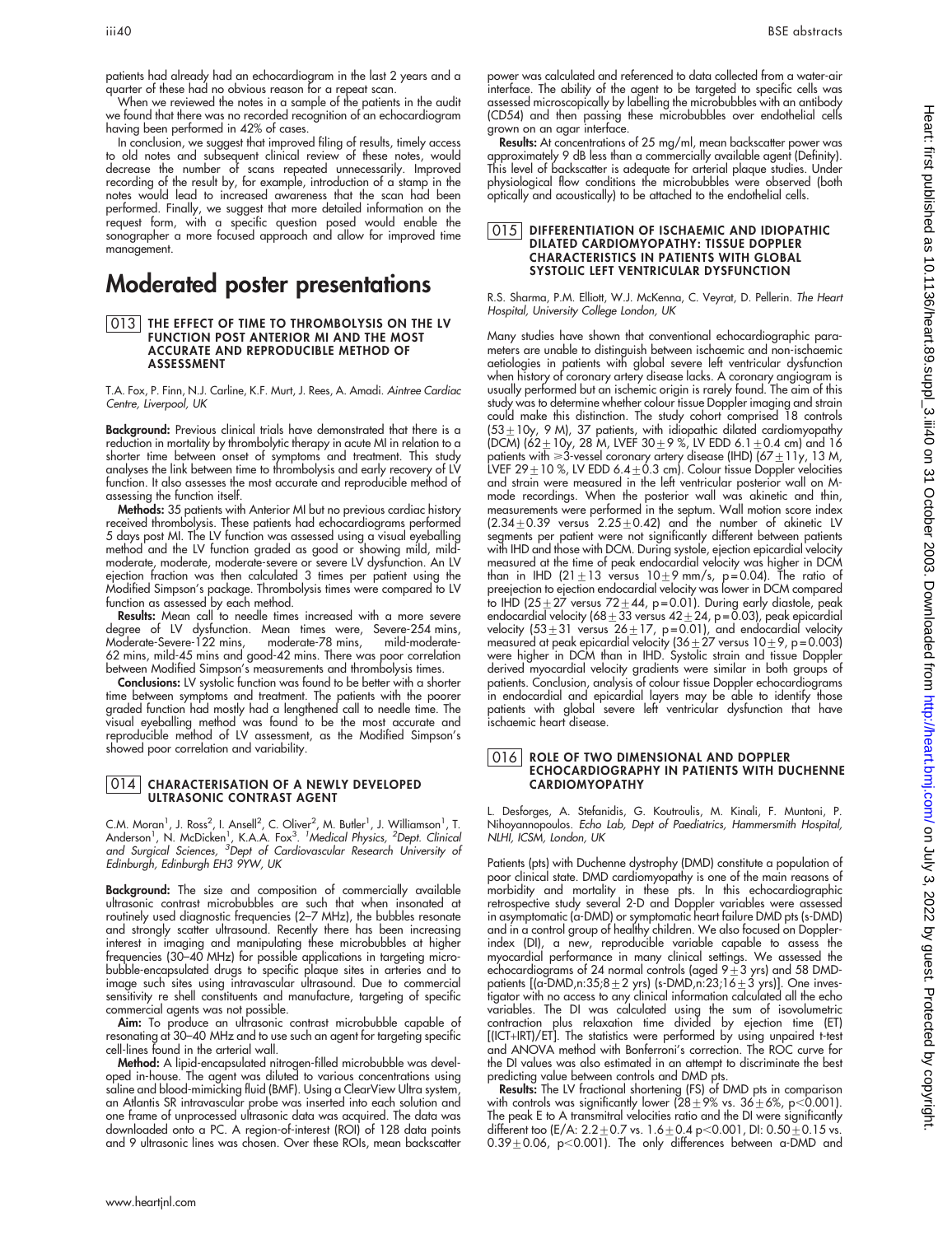controls were the E/A  $(1.7 \pm 0.4$ vs. $2.2 \pm 0.7$ ,p<0.01) and LV ET (256 $\pm$ 22 vs.232 $\pm$ 15 msecs, p $<$ 0.001). The DI between controls and a-DMD was similar (0.39 $\pm$ 0.06 vs 0.43 $\pm$ 0.09 p: NS). Finally, a DI value of 0.50 was the best cut-off value between normal subjects and DMD pts.

Conclusions: The FS, E/A ratio and DI are useful echocardiographic variables for the assessment of DMD pts. However, from all the measured variables only E/A and ET were different between controls and a-DMD pts.

#### 017 ELECTRICAL OR MECHANICAL DISPERSION: PREDICTOR OF CARDIAC RESYNCHRONISATION THERAPY

R.E. Lane, A.W.C. Chow, N.S. Peters, D.W. Davies, J. Mayet. St. Mary's Hospital and Imperial College School of Medicine, London, UK

The ECG has been used to identify patients for cardiac resynchronisation therapy (CRT). However, 30% of selected patients fail to derive symptomatic benefit. Tissue Doppler imaging (TDI) can measure the dispersion of mechanical contraction between right and left ventricles (RV and LV) and within the LV, and may be a superior tool for predicting patient response.

Methods: 12 lead ECG, 2D echocardiography and TDI were pertormed at baseline and during synchronous CRT in 28 patients age<br>66±12 years with chronic heart failure, ejection fraction (EF) <35% and left bundle branch block. TDI was used to measure regional electromechanical delay of the LV and RV. Intraventricular mechanical dispersion (LVd) was calculated as the time between latest and earliest sites of LV contraction. Interventricular mechanical dispersion (IVd) was calculated as the maximal delay between LV and RV contraction. Responders (R) or non-responders (NR) to CRT were classified on the basis of symptomatic and functional improvement.

**Results:** Baseline QRS was positively correlated with IVd (r=0.5, p0.017) but not with LVd. Following CRT, mean QRS duration was<br>unchanged, EF increased (19±7 to 24±10% p0.01), IVd decreased (103 $\pm$ 62 to 61 $\pm$ 42 ms p<0.001) and LVd decreased (76 $\pm$ 49 to  $43\pm30$  ms p0.001). During CRT, IVd was reduced by 54% and 15% in R and NR respectively whilst LVd was reduced by 40% and  $-2\%$  in R and NR respectively. A 20% reduction in both LVd and IVd had 91% sensitivity and 100% specificity in predicting clinical benefit following CRT.

|             | QRS (ms)   | IVd (ms)   | LVd (ms)  |
|-------------|------------|------------|-----------|
| R baseline  | $175 + 23$ | $140 + 74$ | $95 + 64$ |
| R CRT       | $166 + 23$ | $67 + 52$  | $51 + 36$ |
| р           | 0.3        | 0.003      | 0.003     |
| NR baseline | $156 + 26$ | $62 + 43$  | $34 + 23$ |
| NR CRT      | $152 + 10$ | $53 + 41$  | $35 + 29$ |
| p           | 0.6        | 0.2        | 1.0       |

Conclusion: QRS duration does not predict clinical response with CRT. TDI can be used to assess dyssynchrony and predict response to CRT. Optimal reductions in both IVd and LVd appear to be important for clinical improvement.

#### 018 CONTRAST AGENT INCREASES DOPPLER VELOCITIES AND IMPROVES REPRODUCIBILITY OF AORTIC VALVE AREA MEASUREMENTS IN PATIENTS WITH AORTIC STENOSIS

L.A. Smith<sup>1</sup>, S.J. Cowell<sup>1</sup>, A.C. White<sup>2</sup>, N.A. Boon<sup>1</sup>, D.E. Newby<sup>1</sup>, D.B.<br>Northridge<sup>2. 1</sup>Cardiovascular Research, University of Edinburgh,<br><sup>2</sup>Cardiology Western General Hespital Edinburgh UK <sup>2</sup>Cardiology, Western General Hospital, Edinburgh, UK

**Purpose:** Observer variability may limit assessment of aortic stenosis by Doppler echocardiography. The aim of this study was to assess whether echocardiographic contrast agent improves reproducibility of aortic valve area (AVA) measurements in patients with aortic stenosis.

Methods: 20 patients with aortic stenosis  $(67+/-10$  years) underwent non-contrast and contrast Doppler echocardiography, on two occasions, three weeks apart.

Results: Intraobserver and interobserver coefficients of reproducibility were 0.36 and 0.20 cm respectively tor lett ventricular outflow tract<br>(LVOT) diameter, and 0.38 and 0.24 cm<sup>2</sup> respectively for AVA. Whilst intraobserver reproducibility was unaffected, the use of contrast improved interobserver reproducibility for LVOT diameter (mean of ditterences -0.02+/-0.07 cm vs 0.01+/-0.10 cm, p<0.05) and<br>AVA (mean of differences 0.02+/-0.10 cm<sup>2</sup> vs 0.07+/-0.12 cm<sup>2</sup>, p<0.05). Pre- and post-valve velocities were increased with contrast compared to non-contrast imaging (pre:  $1.07+/-0.20$  m/s vs  $0.94+/$  $-0.19$  m/s, p $<$ 0.01; post: 3.76+/ $-0.87$  m/s vs 3.47+/ $-0.78$  m/s, p<0.01). Mean AVA was unaltered.

Conclusions: Echocardiographic contrast significantly increases Doppler velocities and produces modest improvements in the reproducibility of LVOT diameter and AVA measurements. We suggest that, when assessing patients with aortic stenosis, contrast agents should be considered in the difficult-to-image patients with poor baseline LVOT images or Doppler studies, or when there appears to be marked variability in sequential echocardiographic studies.

#### 019 CONTINUITY EQUATION AREA IN BILEAFLET PROSTHETIC AORTIC VALVES: VALVE SIZE CANNOT BE SUBSTITUTED FOR LV OUTFLOW TRACT DIAMETER

J. Chambers, L. Oo, A. Narracott, P. Lawford, C. Blauth. Valve Study Group, St Thomas Hospital and Sheffield University, UK

Background: The labelled valve size approximates the annulus in which it is implanted. A number of studies have suggested that it is more accurate than measuring LV outflow tract diameter for calculating the continuity equation area.

Objectives: The aims of this study were to compare labelled size with an in vitro model of the LV outflow tract and to measure the orifice size in six designs of bileaflet mechanical heart valve.

Methods: The inflow aspect of each of 29 valves was photographed then digitised and the maximum internal diameter and orifice area calculated. The LV outflow tract was modelled using a series of machined polypropylene blocks.

Results: The modelled LV outflow diameter ranged from 1.0 to 3.0 mm larger than labelled valve size for the intra-annular valves and from 3.5 mm smaller to 1.5 mm larger than labelled size for the supraannular valves. Using labelled size gave an estimate of LV outflow arec<br>from 140 mm<sup>2</sup> smaller to 120 mm<sup>2</sup> larger than the actual area. The internal orifice diameter ranged from 1.6 mm to 4.6 mm less than the manufacturer's labelled size. The geometric orifice area varied widely between 159 and 222 mm2 for the six size 19 valves and between 316 and 405 mm<sup>2</sup> for the six size 25 valves.

Conclusion: There are major differences between labelled size and actual size in bileaflet mechanical valves. Labelled size should not be used to compare haemodynamic function nor for the calculation of the orifice area using the continuity equation.

#### 020 ATORVASTATIN DOES NOT REDUCE LV MASS OR AFFECT DIASTOLIC FUNCTION AFTER ONE YEAR OF TREATMENT

A.S. Sharp, A. Zambanini, A.D. Hughes, S. Byrd, D. Shields, D. Fitzgerald, S. Lyons, E. O'Brien, A. Stanton, N. Poulter, P.S. Sever, S.A. McG Thom, J. Mayet. Department of Clinical Pharmacology, Royal College of Surgeons in Ireland, Dublin, Ireland, and St Mary's Hospital, Imperial College, London, UK

Methods: It has been postulated that the statins may have beneficial affects on LV mass in the hypertensive population. We randomised 406 hypertensive patients with normal levels of serum cholesterol<br>(≤6.5 mmol/L) to take either 10 mg of Atorvastatin or placebo. All patients underwent echocardiography after one year of treatment.

Results: Data on LV mass was obtained from 406 patients; with a similar number providing data on transmitral Doppler flow (TMD) and Tissue Doppler Echocardiography (TDE) at the level of the mitral annulus on the lateral wall. Both groups were equivalent in terms of age, sex and BMI.

Conclusion: After one year of treatment Atorvastatin had no significant effect on LV mass or diastolic function. This large cohort of patients does not support preliminary data from small studies that statins have beneficial effects on cardiac structure.